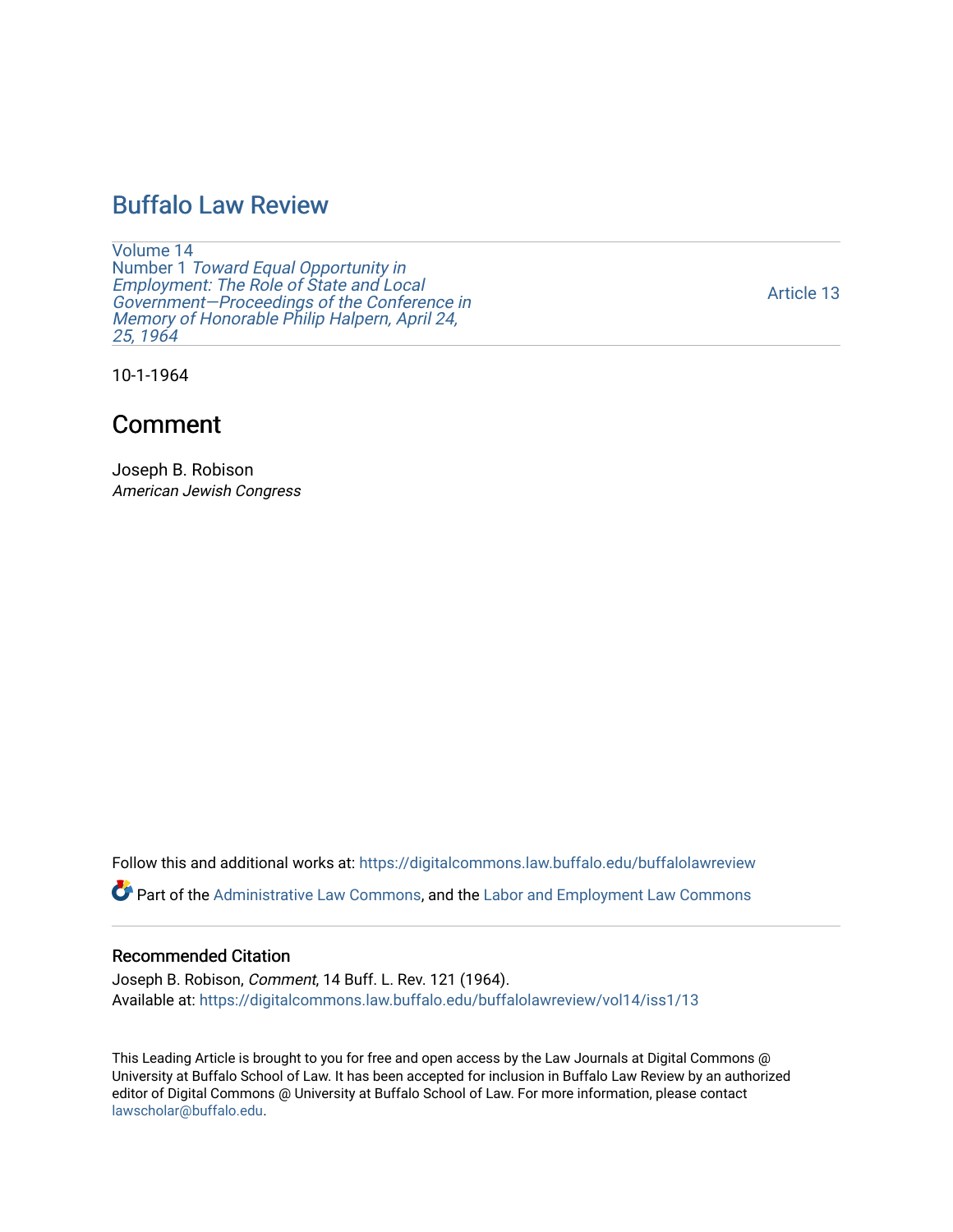#### COMMENT

#### **JOSEPH** B. ROBISON\*

AM not quite sure just what the difference is between a commentator and a speaker. Whichever you are, you tend to express your own point of view.

Let me say first that I reject the view that the fair employment laws have failed or that the commissions have failed. While more might have been done, there have been substantial gains.

The test of effectiveness is not to be found in the statistics concerning commission operations but in actual changes in employment practices. I believe that changes have taken place. This, of course, is not a documented conclusion. It is peculiarly difficult to measure quantitatively how many minority group workers have obtained jobs they would not have held twenty years ago. It is even more difficult to determine whether the changes that have occurred are due, directly or indirectly, to anti-bias legislation. Hence, we must rely on observation and guess. My own observations and- guesses lead me to believe that the laws have had favorable results.

There are at least two reasons why there is, nevertheless, a feeling of failure. First, more progress could have been made. Second, there are factors at work in our economy, which were reviewed last night, which are rapidly making things worse for minority groups. Apparently, the gains that have been made in the last two decades under the various statutes have not kept up with the losses. That is why we face such an urgent situation today.

Previous speakers have referred to the National Labor Relations Act and noted that the procedural provisions of the various fair employment laws used that act as a model. The procedural similarity between the federal and state labor relations acts on the one hand and the state fair employment laws on the other naturally prompts speculation as to why they operate so differently in practice. Why, for example, is there a tradition of prompt action under the labor relations acts, while proceedings under the anti-bias laws tend to be leisurely? **Why** do some 10 per cent of the Labor Board cases go to formal hearing and generate a large body of litigation while only a handful of anti-bias cases get beyond the stage of informal investigation?

One reason for this difference is the existence of an organized group that has a direct economic stake in getting action out of the labor boards. The unions, of course, have an ideological sympathy with the objectives of the labor relations statutes, as the civil rights organizations have with the anti-bias laws. However, there is also the simple fact that, if a union wins a Labor Board case, it is in business in the plant. If it loses, it is out. It is that fact that gives the proceedings under the labor laws a sense of urgency from the time the charge or complaint is filed. That sense of urgency is seriously lacking in the work of the anti-bias commissions.

Assistant Director, Commission on **Law** and Social Action, American Jewish Congress.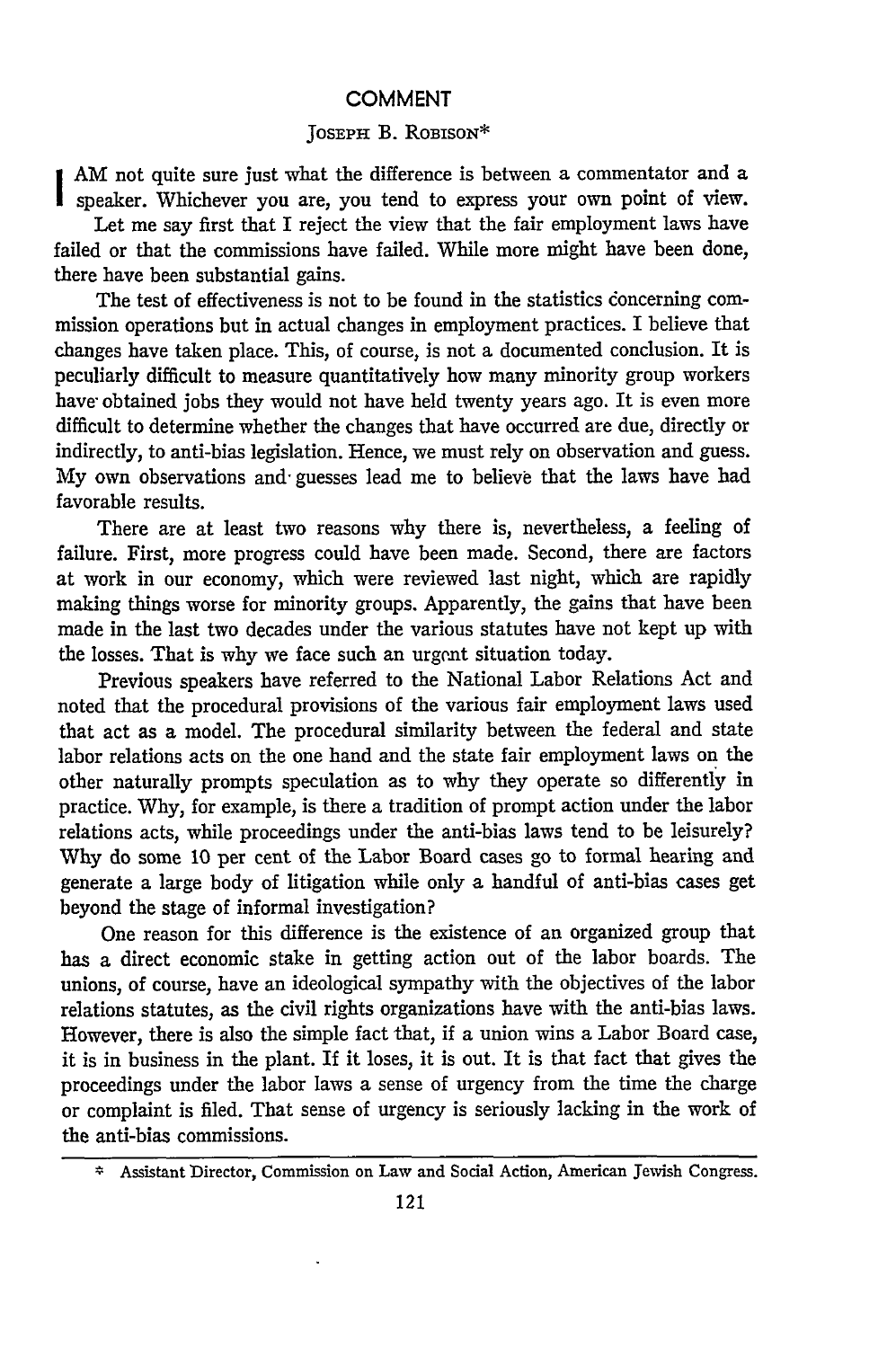The week following the day on which a complaint is filed is a critical period. The complainant should have the feeling that, if he goes to the commission office and files a complaint on Monday, by Thursday or Friday at the latest he will know from the commission that it has been in touch with the employer and has received some indication of what the employer's defense is.

When I file a complaint with an anti-bias commission, neither I nor the complainant knows what the employer's response is going to be. It may be a general denial or a frank admission. It may be something totally unexpected, an explanation that we did not in any way anticipate. Thus, one goes down to the commission office with a very real sense of curiosity—"What is going to happen now?" Unfortunately, too often the weeks drag by with no indication to the complainant as to how the case is shaping up.

It does not need to be that way. I know in particular that the New York City Commission, which has enforcement jurisdiction only in housing cases, has set up its procedures so that there is contact with the landlord named in the complaint within a matter of two or three days after the complaint is filed.

This approach runs some risks. Haste always increases the possibility of legal boners that can cause trouble if the case turns out to be a long drawn-out test of strength. But the important thing to remember is that most cases do not turn out that way. A high proportion of the cases, probably as high as **80** or **90** per cent of those with merit, are what might be called "soft touches." These are the cases where the employer (or the owner of housing) is obviously in the wrong. If he sees from the start that the commission means business, he is likely to settle quickly. But you do not get quick settlements unless you have a procedure and an organization geared to quick action.

I might make a parallel with the New Jersey courts where, in 1948, the state Supreme Court imposed a set of strict requirements on the lower court judges. Among other things, they were told that, if any case was not decided within a specified time, a written explanation was to be given to the Chief Justice. One result was that, when we had a case before the New Jersey courts involving discrimination at the Levittown housing development, it was decided by the state Supreme Court only a year and a half after the complaint was filed with the state antidiscrimination agency. Those of you who are lawyers know that that is a very short time for getting a case through the highest court of a state.

I do not believe that time limitations should be written into statutes or even into formal rules and regulations. (They were not in New Jersey.) However, benefits would be obtained by internal, housekeeping regulations requiring reports on all pending cases at regular intervals, including explanations of any proceedings that are not in fact proceeding.

Let me make one more point. Professor Girard suggested that the general acceptance of the fair employment laws that we see today may well be the result of the cautious and studied approach that the commissions have followed